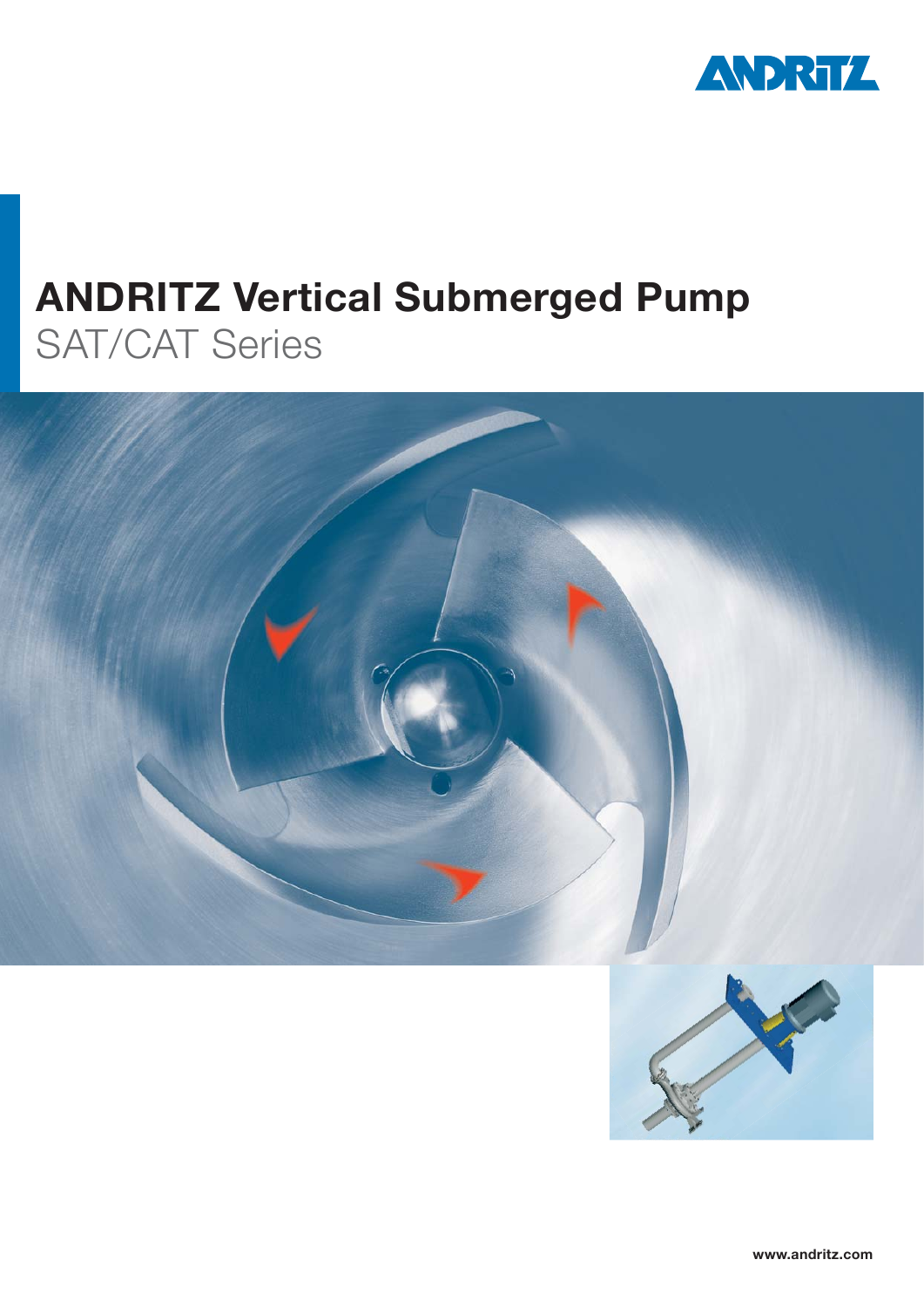# **The most efficient way for sump dewatering**

For over 100 years, ANDRITZ has been a byword for competence and innovation in the design of centrifugal pumps.

ANDRITZ SAT/CAT Series Vertical Submerged Pumps are advancements of our proven pump technology. The CAT Series is characterized by an exceptionally large open cross section and open channel in the spiral casing. Both pump types fulfil high expectations regarding efficiency, life cycle, maintenance friendliness, and economic efficiency.

All pump parts are manufactured according **Modular system** to the highest quality standards in our ISO certified workshops. The superior quality of our products derives from compliance with these stringent requirements.

#### **Fields of application:**

- **Fresh water/white water**
- Sewage water
- **Pulp**
- **Slurries containing big particles**
- Caustic abrasive media

The standard components in ANDRITZ Pumps provide high availability and enable the use of proven components.

### **Safe and reliable operation**

Conveyance of coarse media requires special measures in terms of design and materials used. ANDRITZ has developed the CAT Vertical Free-Flow Pump Series especially for these applications.



### **The facts:**

- **Flow rates up to 800 m<sup>3</sup>/h**
- **Heads up to 50 m**
- **Temperature up to 60°C**
- **Consistencies up to 6%**

### **Technology to convince you**

The high standard of ANDRITZ Centrifugal Pumps, SAT and CAT Series, is based on decades of experience in designing hydraulic machines and on extensive process know-how.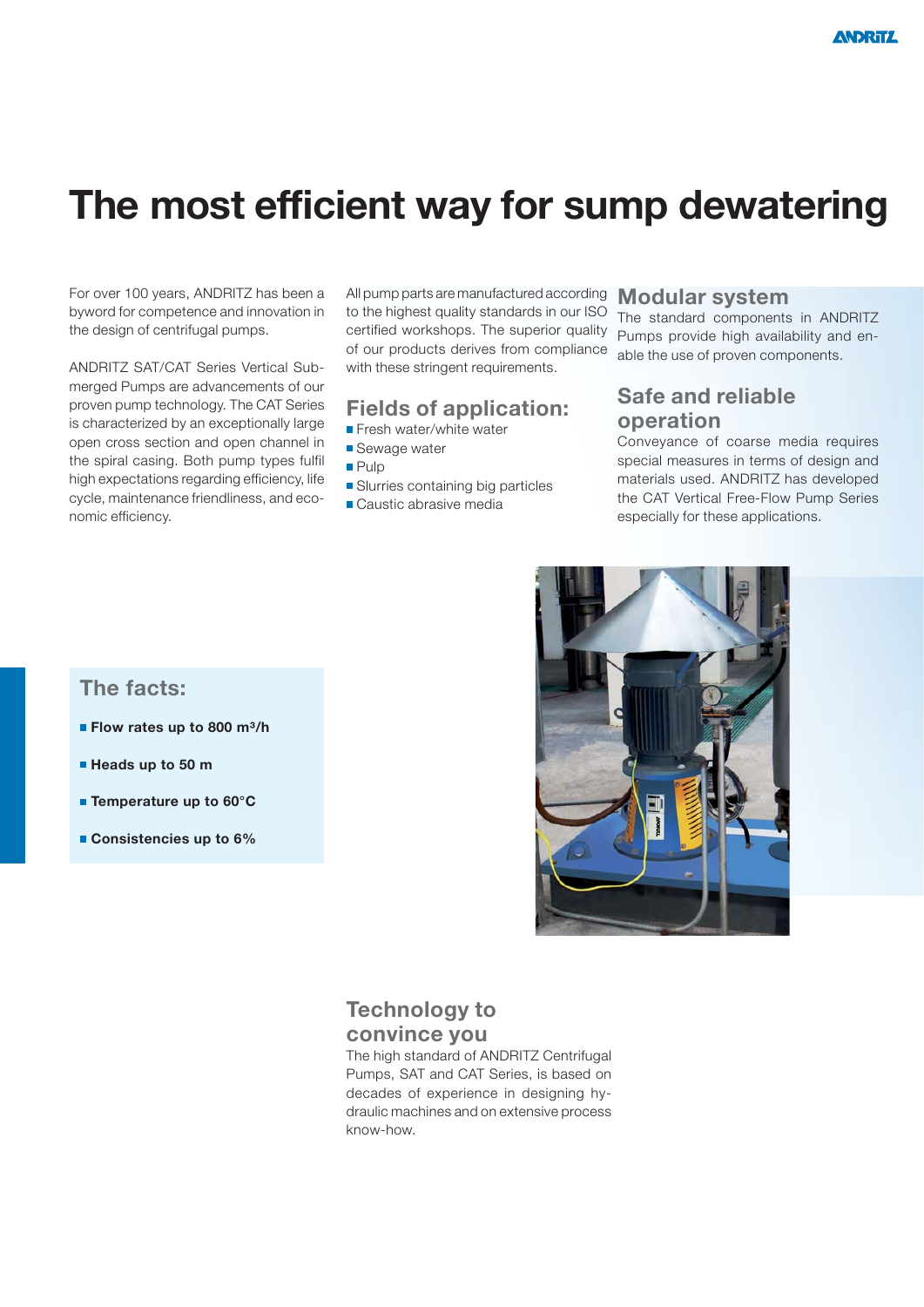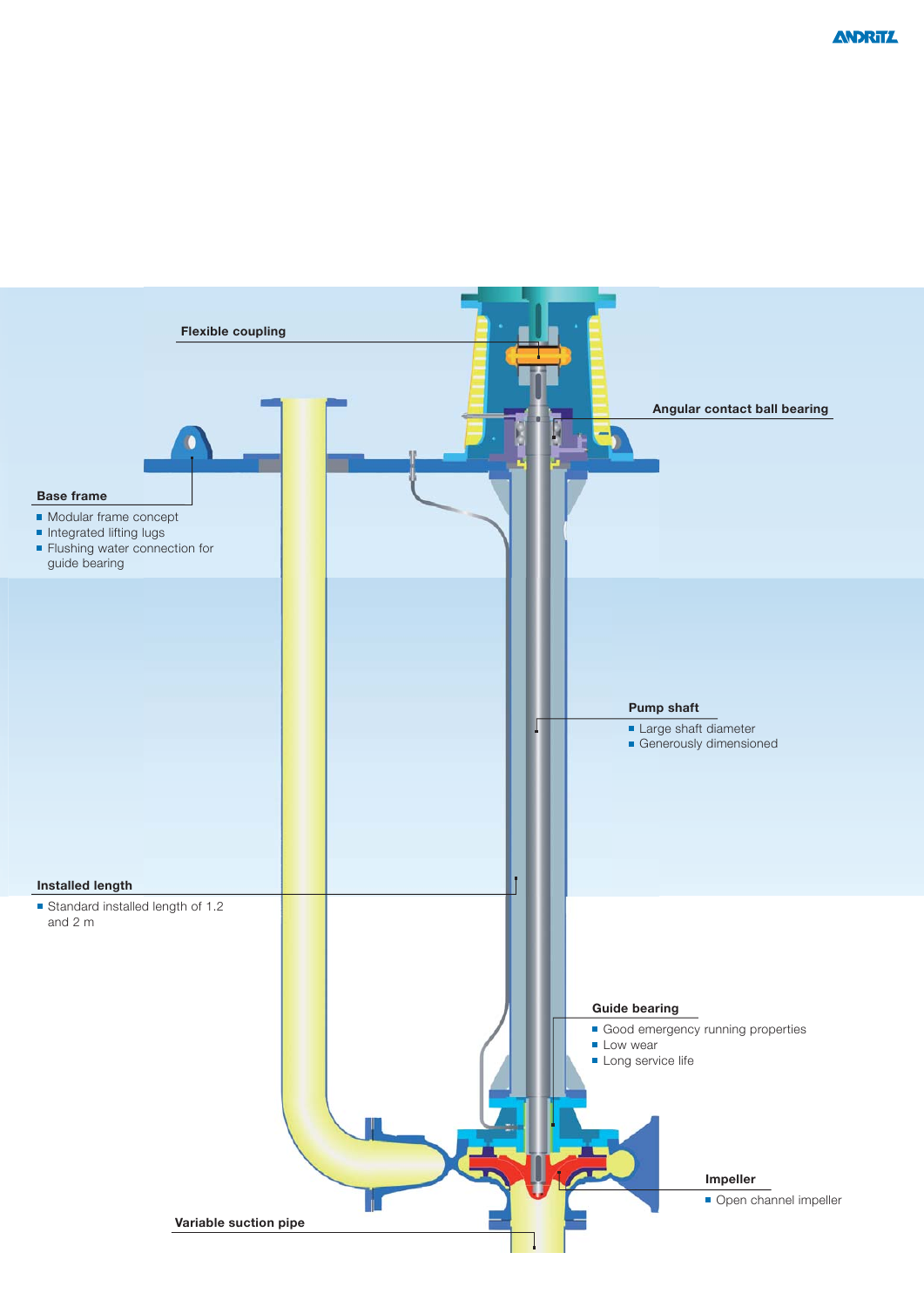# **High research and**  development capabilities

We run a pilot plant at our affiliate ASTRÖ, which enjoys international renown for its hydraulic developments and investigations. The high quality, safety, and reliability of the SAT and CAT Pump Series are ensured by extensive model testing.

## **Vertical Free-Flow Pump**

ANDRITZ Vertical Free-Flow Pumps are used for conveying suspensions wiht up to 140 mm particle size. The pump is suitable for very rough conditions such as extremely abrasive media, wood chips, municipal waste water, slurries containing large particles, and very long fibres.

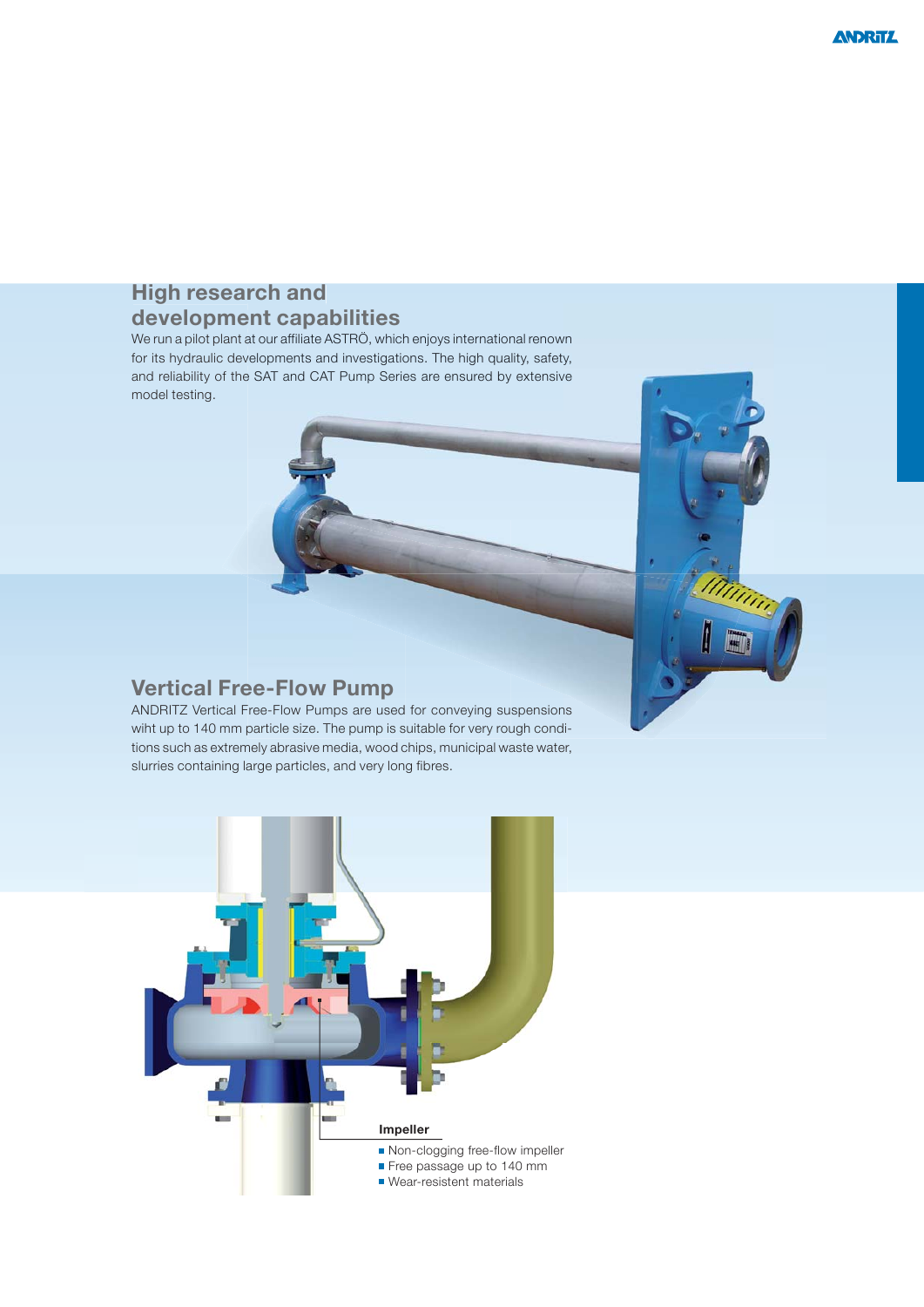# **Characteristic curves** ANDRITZ Vertical Submerged Pump

### **Characteristic curve SAT Series 1500 rpm**



#### **Characteristic curve CAT Series 1500 rpm**



#### **Material combinations**

| <b>SAT/CAT Series</b> | EN-GJL 250 1.4460 1.4021 1.4462 1.4517 1.4517 h 1.4404 |  |  |  | 1.4439 | 1.4468 |
|-----------------------|--------------------------------------------------------|--|--|--|--------|--------|
| <b>Impeller</b>       |                                                        |  |  |  |        |        |
| Casing/casing cover   |                                                        |  |  |  |        |        |
| Bearing housing       |                                                        |  |  |  |        |        |
| Front and rear lining |                                                        |  |  |  |        |        |
| Shaft                 |                                                        |  |  |  |        |        |

|                 | European standard    | <b>US standard</b> |            |  |  |
|-----------------|----------------------|--------------------|------------|--|--|
| <b>Number</b>   | <b>Name</b>          | Grade              | <b>UNS</b> |  |  |
| $EN$ -JL1040    | $EN-GJL 250$         | Class 40B          |            |  |  |
| 1.4460          | X3CrNiMoN27-5-2      | Grade 1A           | J93370     |  |  |
| 1.4021          | X20Cr13              | 420                | S42000     |  |  |
| 1.4462          | X2CrNiMoN22-5-3      | S32205             | S32205     |  |  |
| 1.4517          | GX2CrNiMoCuN25-6-3-3 | Grade 1C           | J93373     |  |  |
| 1.4517 hardened | GX2CrNiMoCuN25-6-3-3 | Grade 1C           | J93373     |  |  |